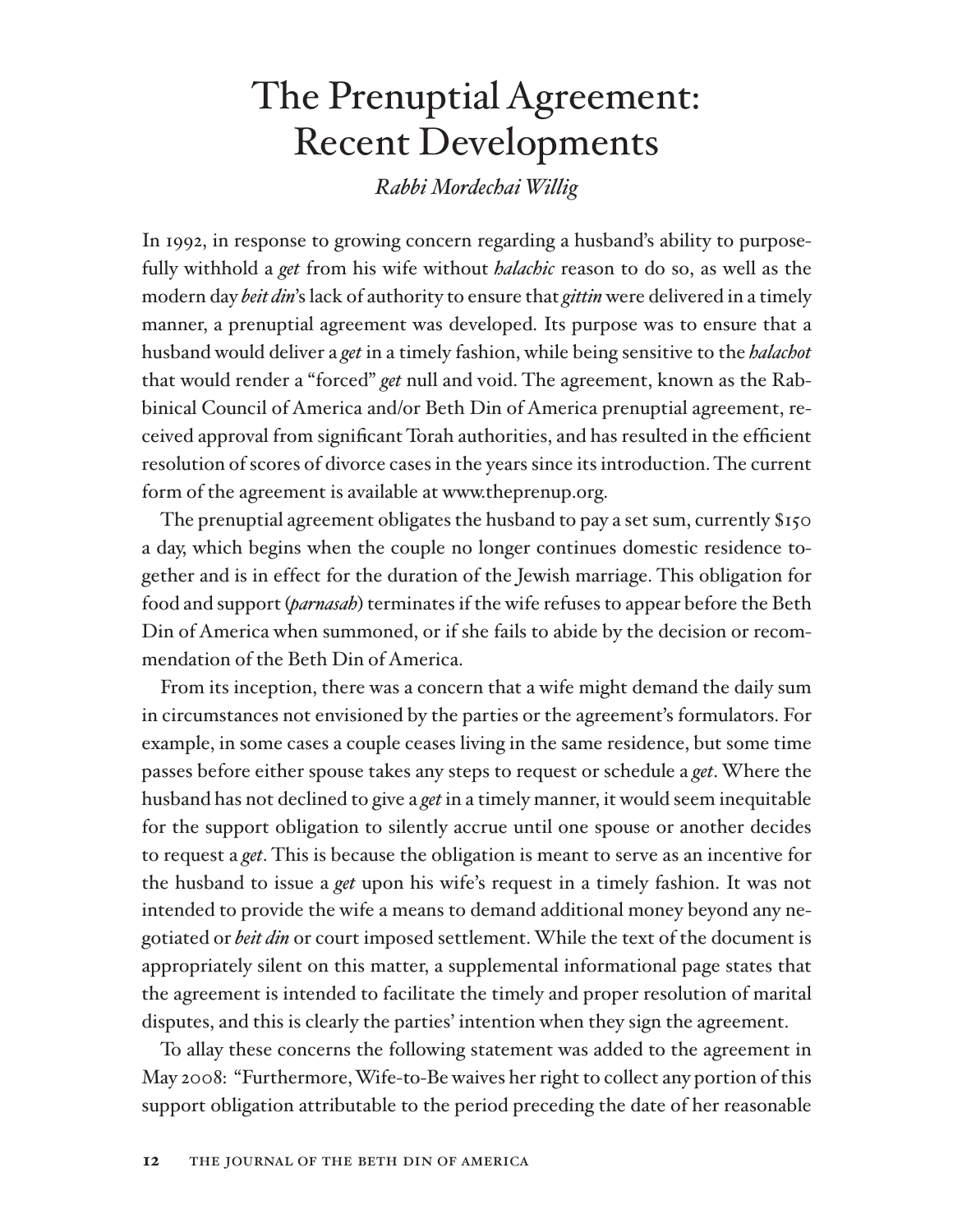attempt to provide written notification to Husband-to-be that she intends to collect the above sum. Said written notification must include Wife-to-Be's notarized signature." This new language eliminates the possibility of a latent accrual of the support obligation. The obligation only begins once the wife has affirmatively put the husband on notice that she intends to collect the sum.

Notwithstanding this addition, the concerns that motivated the adoption of the new language still remain with respect to prenuptial agreements signed prior to May of 2008. In addition, even with the new language, there remains the possibility that some time will pass between the wife's delivery of the requisite notice and the actual delivery of the *get* – either because of legitimate logistical reasons beyond the control of the parties, or because the wife fails to act to schedule the *get* in a timely manner. Ultimately, any award under the prenuptial agreement can only be made by a *beit din* convened to hear testimony and gather evidence regarding the facts and circumstances of the particular case. This article will explore three possible bases that a *beit din* may utilize to exempt a husband from payment of the daily sum in circumstances similar to those we have set forth above.

#### **INTENT**

As mentioned, there are cases when the document's plain language obligates the husband even though it is clear that the intent of the parties and the original formulators of the agreement was not to obligate him. What is the *halacha* in these cases?

*Shulchan Aruch* cites an opinion which states that if one writes a condition in a document, we follow the intention of the condition, rather than the language that is written.<sup>1</sup> The opinion is based on a case that appears in the Talmud (*Kiddushin* 60b) involving a man who marries a woman on the condition that he shows her a measure of land. The Talmud rules that if he shows her land that he owns, she is married, but if he shows her land which is not owned by him, she is not married. The Talmud, citing a *Tosefta*, explains that, "she did not intend to see anything but his land." Although the literal language of the condition, "I will show you a measure of land," makes no mention of ownership, we follow her presumed intention. It is

<sup>1</sup> *Shulchan Aruch, Choshen Mishpat*, 61:16.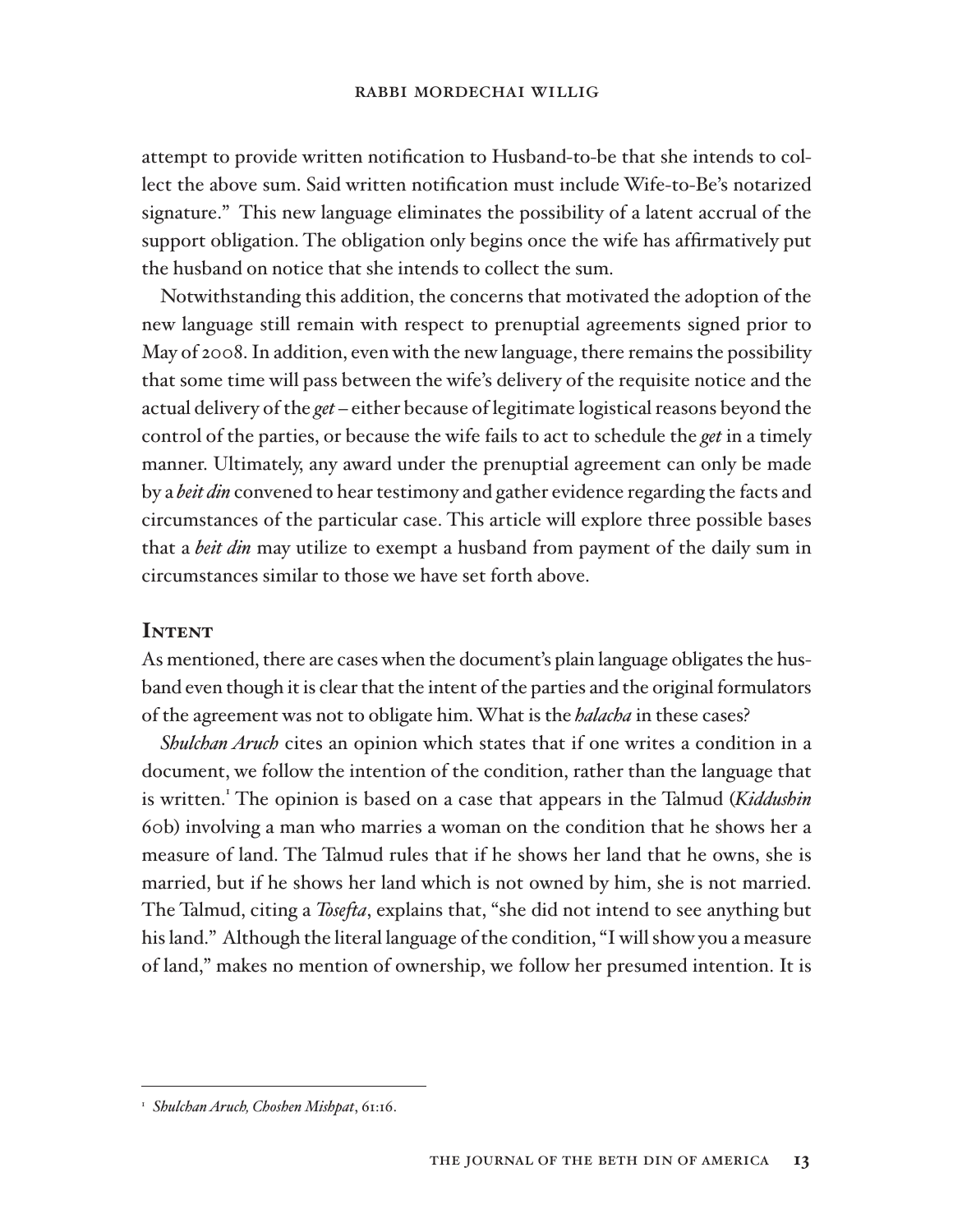from here that Rabbeinu Yerucham derived and proclaimed what he referred to as a major principle: that we ignore the literal language of an agreement and follow the intention of its parties.<sup>2</sup>

Since the intent of the prenuptial agreement was to serve as an incentive for the husband to deliver a *get* in a timely fashion, the husband cannot be obligated to pay the daily sum in a case where the husband has acted in good faith, even if the plain language of the document may imply otherwise.

## **Equity**

Another important consideration is the governing law provision contained within the prenuptial agreement. The agreement provides for the Beth Din to render its decision "in accordance with... Beth Din ordered settlement in accordance with the principles of Jewish law (*peshara krova la-din*)." A *beit din* empowered to decide a case based on *peshara krova la-din* has wide latitude to decide a case based on its equities, and avert an inequitable and unintended consequence that may result from the literal reading of a contractual provision.

Obligating a husband who has acted in good faith to pay the daily sum provided for in the prenuptial agreement would certainly be considered inequitable. As such, the Beth Din may absolve him from such an obligation using the principle of *peshara krova la-din*.

### **Waiver**

 The husband's obligation of \$150 per day is characterized by the document as support, or *parnasah*. The agreement quantifies the *parnasah* obligation, and applies it when domestic residence together is discontinued "for whatever reason." In the absence of the agreement, the husband's obligation, which is not quantified, continues after the separation only if he is responsible for the separation.<sup>3</sup> In such a case, the burden of proof would fall upon the wife and would be very difficult for her to demonstrate even if she is factually correct. This is especially true in light of the vagaries of the

<sup>2</sup> *Beit Yosef, Choshen Mishpat*, 61:16 and *Biur HaGra*, *Choshen Mishpat*, 61:16.

<sup>&</sup>lt;sup>3</sup> Shulchan Aruch, Even Haezer, 70:12.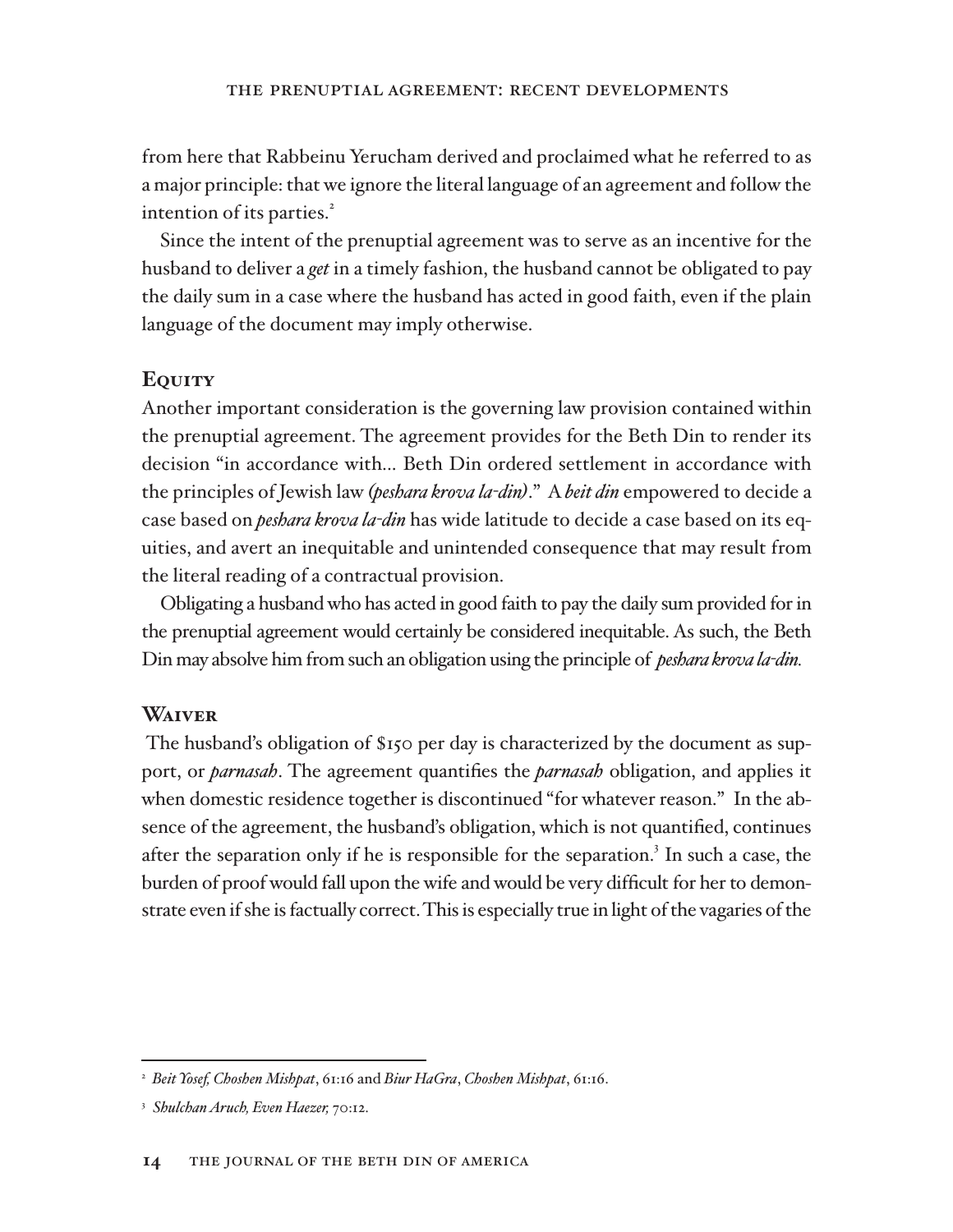present *beit din* system. The agreement, however, applies the obligation "for whatever reason," thereby eliminating the need to determine responsibility for the separation.<sup>4</sup>

Notwithstanding these significant deviations from the classical concept of *parnasah*, the husband's obligation under the prenuptial agreement resembles *parnasah*, and is explicitly described in the agreement as functioning "in lieu of my Jewish law obligation of support." Classical *parnasah* is subject to claims of waiver. For example, *Shulchan Aruch* describes a couple that separated in a case in which the husband is obligated to support her, and concludes that if she did not claim the support when it came due, she has waived ("*machala*") the earlier support obligation.<sup>5</sup> Since the support obligation contained in the prenuptial agreement is akin to *parnasah*, it is likely subject to waiver as well. In a case where a wife does not demand the daily sum when it becomes due, there may be a presumed waiver or *mechila* of that sum.

These three considerations apply in virtually all Beth Din of America prenuptial arbitration agreements, prior to the updated language, when the husband is willing to give a *get* immediately but is constrained by mutual agreement. This includes attempts at reconciliation, mediation, and legal proceedings. Two additional considerations exist in a limited number of cases based on the wife's conduct.

#### **Refusal to Receive the** *Get*

In a case where the husband wishes to issue the *get* and the wife refuses to receive it, for the above reasons (reconciliation, mediation, or legal proceedings) or others, there is an additional reason to assume that the wife waives the daily sum of the prenuptial arbitration agreement for the duration of her refusal to receive the *get*. The Ritva states that even a woman who argued with her husband and left him is assumed to have forgiven a support obligation. As long as they are married, she may harbor hope for reconciliation and for that reason forgive the obligation. Some *batei din* have cited this Ritva as further precedent for waiving a husband's *parnasah* obligation.7

<sup>4</sup> Nevertheless, the *beit din* is authorized to consider the respective responsibilities of either or both of the parties for the end of the marriage as an additional, but not exclusive, factor in determining the distribution of marital property. This protects the husbands from possible inequity stemming from his unconditional obligation.

<sup>&</sup>lt;sup>5</sup> Shulchan Aruch, Even Haezer, 70:12.

<sup>&</sup>lt;sup>6</sup> Chiddushei HaRitva, Ketubot 96a.

<sup>&</sup>lt;sup>7</sup> Piskei Din Rabaniyim 2, no. 10 (1956), 291-292.